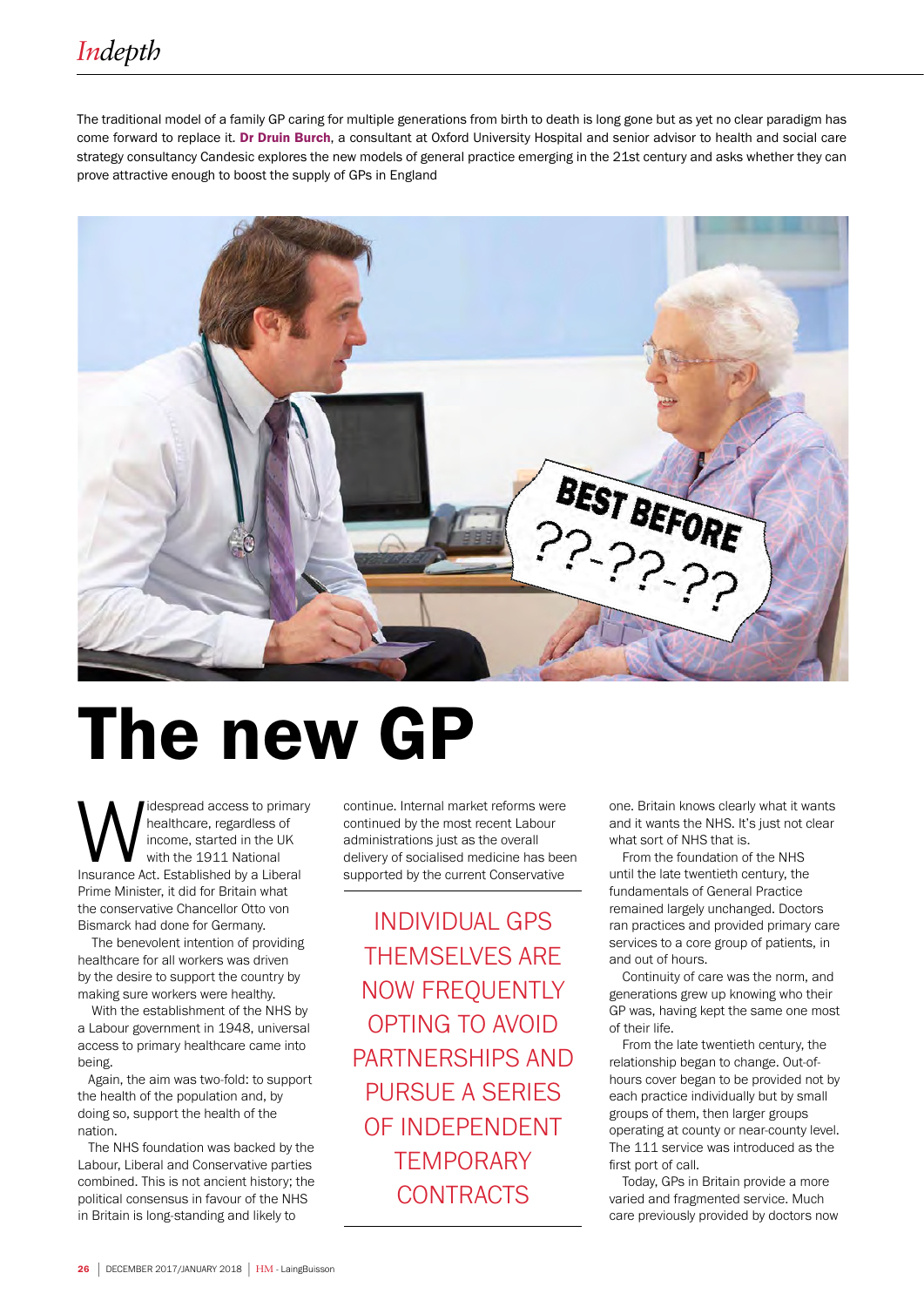falls to nurses, pharmacists and other allied health professionals. Existing practices currently struggle to recruit and many newly qualified GPs have no wish to settle permanently, as older ones have done. The notion of the 'portfolio GP', with a mixed bag of experiences, jobs and special expertise, would once have been viewed with suspicion – now it is the norm.

#### The picture today

Figure One highlights that there is only a single CCG in England (Hambleton, Richmondshire and Whitby CCG) with the recommended balance in supply and demand in terms of number of GPs per population. The rest of the country shows 'the heat is on' for GPs to care for more registered patients on their books than recommended.

Despite rises in numbers of places at medical schools and in GP training schemes, these stresses are likely to increase. Not only is demand rising inexorably, year-on-year, but the supply of GPs is showing strain. The proportion of

doctors choosing to specialise in general practice has fallen and the number of GPs choosing to work in a salaried role (more often part-time) has risen by a factor of ten.

The classic model of general practice is the 'partner model', where experienced general practitioners join and invest money into opening their own practice to serve a local community. They can also employ salaried general practitioners.

Unlike salaried GPs, partners are not on a fixed salary, and are paid from the profits that the practice makes; historically practices were owned by GP partners and few wished ever to be salaried doctors working for others.

A general practice can choose whether to operate independently or as part of a network of general practices, known as a 'federation'. This is a group of general practices that join together with the aim of improving the delivery of care for the local population and increasing efficiency savings via economies of scale, resource sharing and potentially increased specialisation.

Over 50% of general practices now find themselves as members of federations. 2016/17 NHS Digital data showed that just eight new GP surgeries opened, while 202 GP surgeries closed or merged.

There is the start of a trend of large private corporations taking over local practices. Individual GPs themselves are now frequently opting to avoid partnerships and pursue a series of independent temporary contracts; others are moving away entirely from their traditional environments and going to work in hospital A&E or ambulatory care departments.

General practices are now frequently owned by non-doctors and have the majority of care delivered by allied healthcare professionals and doctors who are not partners in their own business.

From being professionals working long hours with 24/7 responsibility for patients they know well, primary care doctors are increasingly expecting and opting for jobs where they clock in and clock out, with defined responsibilities

## FIGURE ONE UNDER-SUPPLY OF GENERAL PRACTITIONERS IN ENGLAND<br>NUMBER OF PATIENTS PER FTE, 2016



**SOURCE** NHS DIGITAL: THE KING'S FUND: ROYAL COLLEGE OF GPS: CANDESIC ANALYSIS